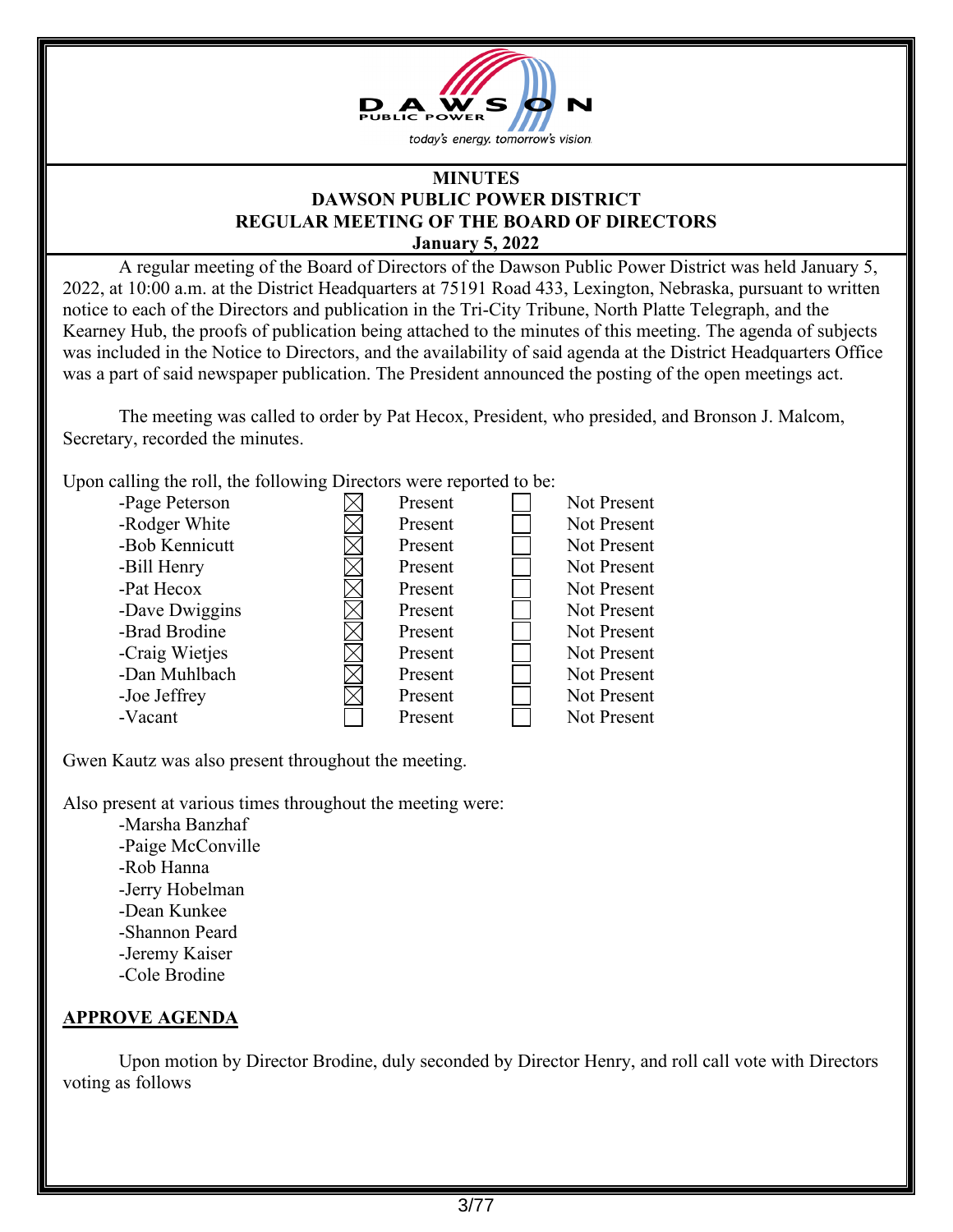| -Page Peterson | Yes | No             |
|----------------|-----|----------------|
| -Rodger White  | Yes | N <sub>o</sub> |
| -Bob Kennicutt | Yes | N <sub>o</sub> |
| -Bill Henry    | Yes | N <sub>o</sub> |
| -Pat Hecox     | Yes | No             |
| -Dave Dwiggins | Yes | No             |
| -Brad Brodine  | Yes | No             |
| -Craig Wietjes | Yes | No             |
| -Dan Muhlbach  | Yes | N <sub>o</sub> |
| -Joe Jeffrey   | Yes | No             |
| -Vacant        | Yes | No             |

the following Resolution was adopted:

2022-5852 RESOLVED: That the agenda, as amended, of the regular meeting of the Board of Directors of January 5, 2022, be approved.

**APPROVE MINUTES.** A draft copy of the minutes of the prior month's Board meeting is included immediately following this report. After any additions or corrections, the minutes should be approved.

Upon motion by Director Peterson, duly seconded by Director Kennicutt, and roll call vote with Directors voting as follows:

| -Page Peterson | Yes | No |
|----------------|-----|----|
| -Rodger White  | Yes | No |
| -Bob Kennicutt | Yes | No |
| -Bill Henry    | Yes | No |
| -Pat Hecox     | Yes | No |
| -Dave Dwiggins | Yes | No |
| -Brad Brodine  | Yes | No |
| -Craig Wietjes | Yes | No |
| -Dan Muhlbach  | Yes | No |
| -Joe Jeffrey   | Yes | No |
| -Vacant        | Yes | No |

the following Resolution was adopted

2022-5853 RESOLVED: That the minutes of the regular meeting of the prior month's Board meeting, be approved.

**ELECTION OF OFFICERS FOR 2022.** The board discussed nominations of officers and delegates.

Motion by Director Muhlbach, seconded by Director Wietjes, to cease nominations and vote on the proposed candidate slate. Motion carried unanimously.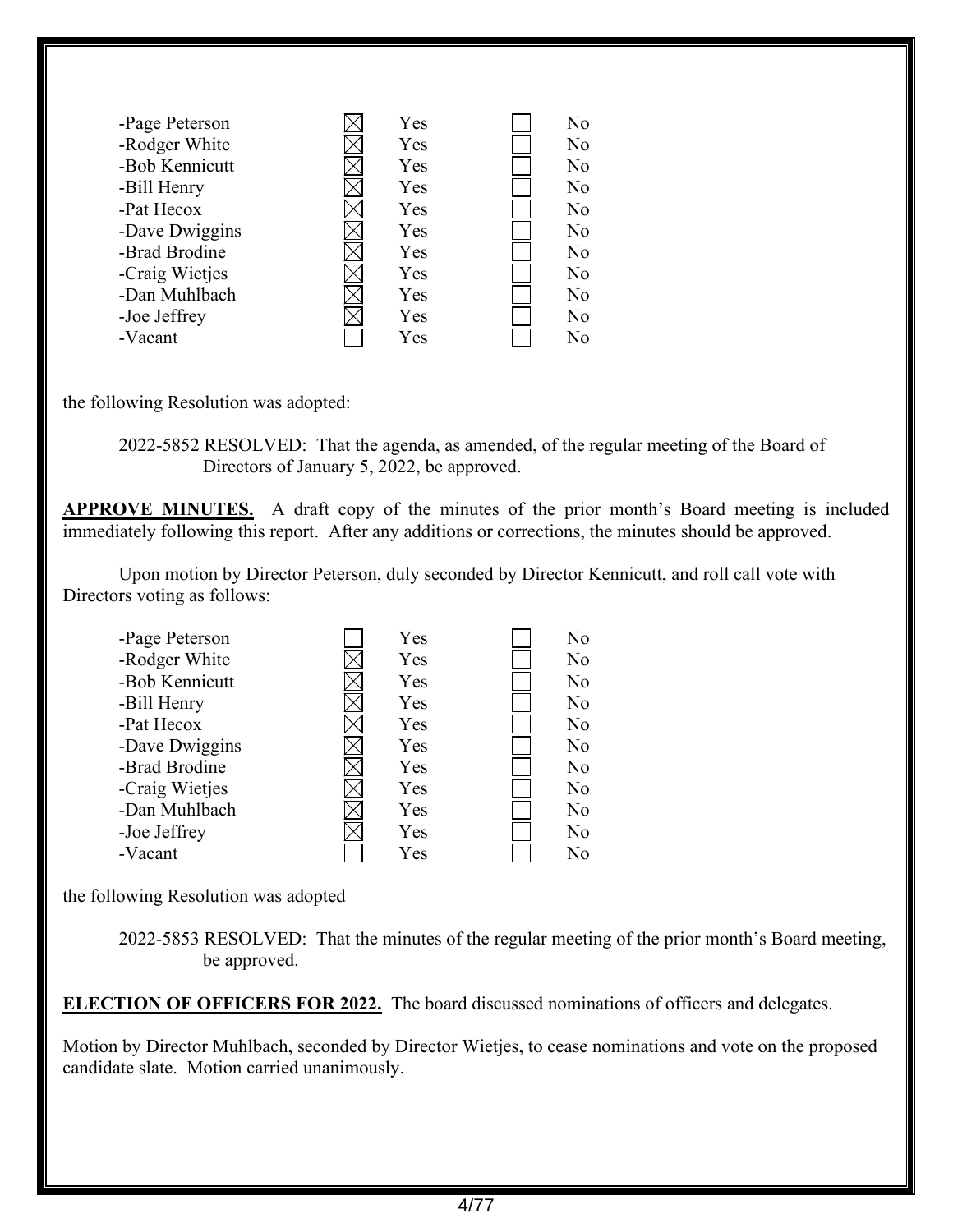The board members voted on the proposed slate. The results are as follows: President: Director Hecox Vice President: Director Muhlbach Treasurer: Director Wietjes Secretary: Bronson Malcom NE G&T Director: Muhlbach NE G&T Alternate: Director Brodine NE G&T Alternate #1: Gwen Kautz #2: Wieties NREA Director: Hecox NREA Alternate: Brodine NREA Alternate – Board Appointed: Kautz NRTC Voting Delegate: Director Kennicutt NRTC Alternate: Director White NRTC Alternate – Automatic: President Hecox NEPA Director Rep: Brodine NEPA Alternate: White CFC Voting Delegate: Muhlbach CFC Alternate: Kautz NCSC Voting Delegate: Kennicutt NCSC Alternate: Kautz NISC Voting Delegate: Kautz NISC Alternate: Shannon Peard NRECA Voting Delegate: Director Peterson NRECA Alternate: Kautz MECA Voting Delegate: Wietjes MECA Alternate: Kautz NHCC Voting Delegate: Director Henry NHCC Alternate: Director Jeffrey Federated Insurance Voting Delegate: Kautz Federated Alternate: Kennicutt NPAIT Authorized Officials: Kautz, Malcom, Wietjes, Peard, Hecox DPPD Personnel Committee: Kautz, Malcom, Hecox, Jeffrey, Peterson DPPD Economic Development Loan Fund Committee: Kautz, Muhlbach

**CUSTOMER COMMENTS AND INQUIRIES**. Customer comments and concerns were discussed to ensure appropriate board and staff follow-up.

**SAFETY REPORT.** Dean provided a safety report to the board, reviewing the 2021 Incident Analysis.

## **BUDGET AND FINANCIAL REPORTS.**

A. Budget to actual review. The board discussed current budget to actuals.

B. Form 7 review. The board reviewed and discussed Form 7 in detail.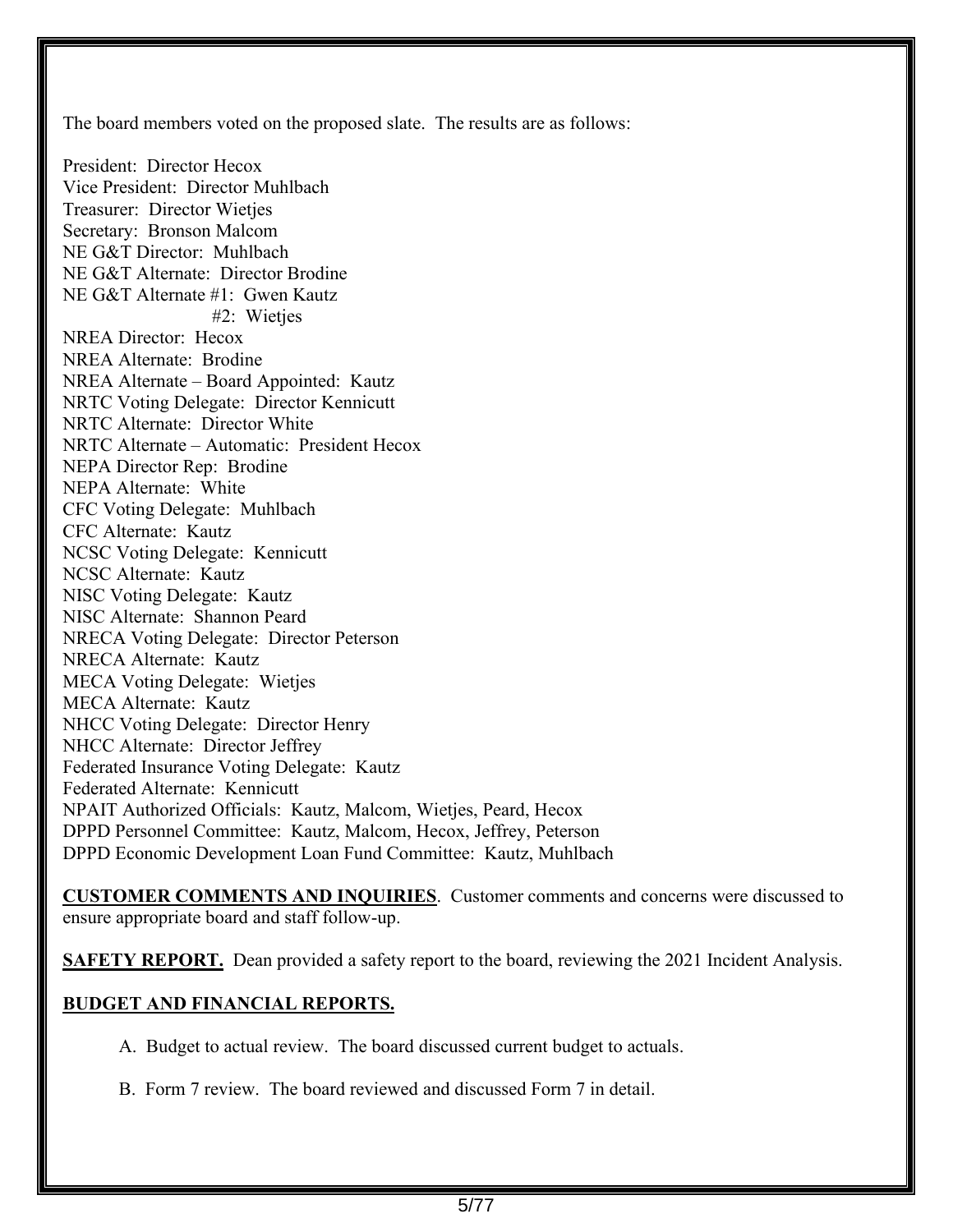C. Consent Agenda. The board reviewed the following items:

i. Wholesale power bill. The wholesale power bill was presented and discussed.

ii. Invoices. The list of invoices, which are to be paid subject to approval by the Board, and the list of Electronic Fund Transfers were presented and discussed.

iii. Electronic Fund Transfers.

iv. District funds at the end of the month prior. District account information was presented.

v. Active work plan – budget to actual.

vi. Accounts receivable

vii. Current YTD Revenue & Expenses by Type.

viii. Investment recap

- ix. NSF checks
- x. 30-60-90 day AR

Included was a capital budget comparison. District funds at the end of the month prior, a listing of District investments, investment charts, and investment changes were provided for review in the financial section.

The items listed in the Consent Agenda in the Written Report were reviewed and discussed. Upon motion by Director White, duly seconded by Director Henry, and a roll call vote with Directors voting as follows:

| -Page Peterson | Yes | No             |
|----------------|-----|----------------|
| -Rodger White  | Yes | N <sub>o</sub> |
| -Bob Kennicutt | Yes | N <sub>o</sub> |
| -Bill Henry    | Yes | No             |
| -Pat Hecox     | Yes | N <sub>o</sub> |
| -Dave Dwiggins | Yes | N <sub>o</sub> |
| -Brad Brodine  | Yes | N <sub>o</sub> |
| -Craig Wietjes | Yes | N <sub>o</sub> |
| -Dan Muhlbach  | Yes | N <sub>o</sub> |
| -Joe Jeffrey   | Yes | No             |
| -Vacant        | Yes | No             |

the following Resolution was adopted: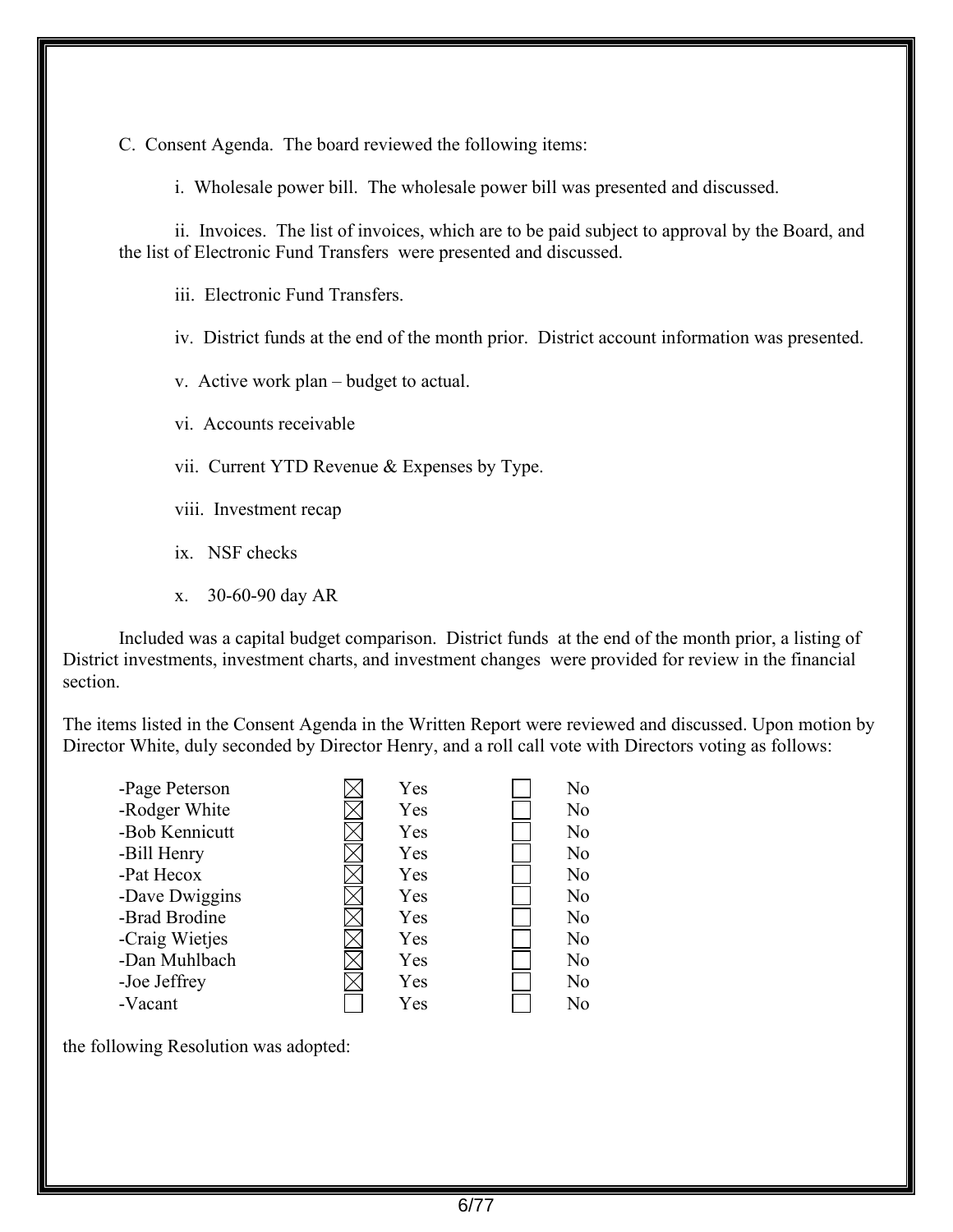2022-5854: RESOLVED: That the Consent Agenda, including the payment of invoices, be approved and invoices be ordered to be paid, as described in the Manager's Written Report in greater detail, including the following:

- A. Approve Invoices.
- B. Review and Discuss Operating and Financial Reports.

**POWER QUALITY POLICY.** Cole presented a proposed update to the Power Quality Policy which is designed to address backfeed from customer-owned equipment.

Motion by Director Henry to approve the change. Seconded by Director Kennicutt. Motion carried unanimously.

**RATE STABILIZATION FUND RECOMMENDATION.** Shannon presented recommended rate stabilization and cash management policies. The board discussed and gave guidance on the policies.

Motion by Director Henry to adopt the proposed Cash Management and Rate Stabilization Policy. Seconded by Director Brodine. Motion carried unanimously.

**BEYOND 2020.** Gwen provided an update on the Phase II report.

**NEW BUSINESS.** Gwen discussed postponing the irrigators meeting and proposed two other dates.

**DIRECTOR/STAFF REPORTS ON MEETINGS ATTENDED.** The following presented on their attendance.

| a. Midwest Electric Annual Mtg. | Dec $6-9$ | Craig |
|---------------------------------|-----------|-------|
| b. Safety Meeting               | Dec $15$  | Page  |

**AFFILIATION UPDATES.** Updates were provided on the following:

- a. NPPD
- b. NREA
- c. NE G&T
- d. NRECA
- e. Others

**DEPARTMENT MANAGER REPORTS.** Reports were provided to the board, including the NRECA 2022 benefits update.

**GENERAL MANAGER'S REPORT.** Gwen presented the following:

- a. Customer concern summary for prior month.
- b. Rural Broadband Taskforce
- c. Soybean crushing in Hershey
- d. Conditional approval for redistricting